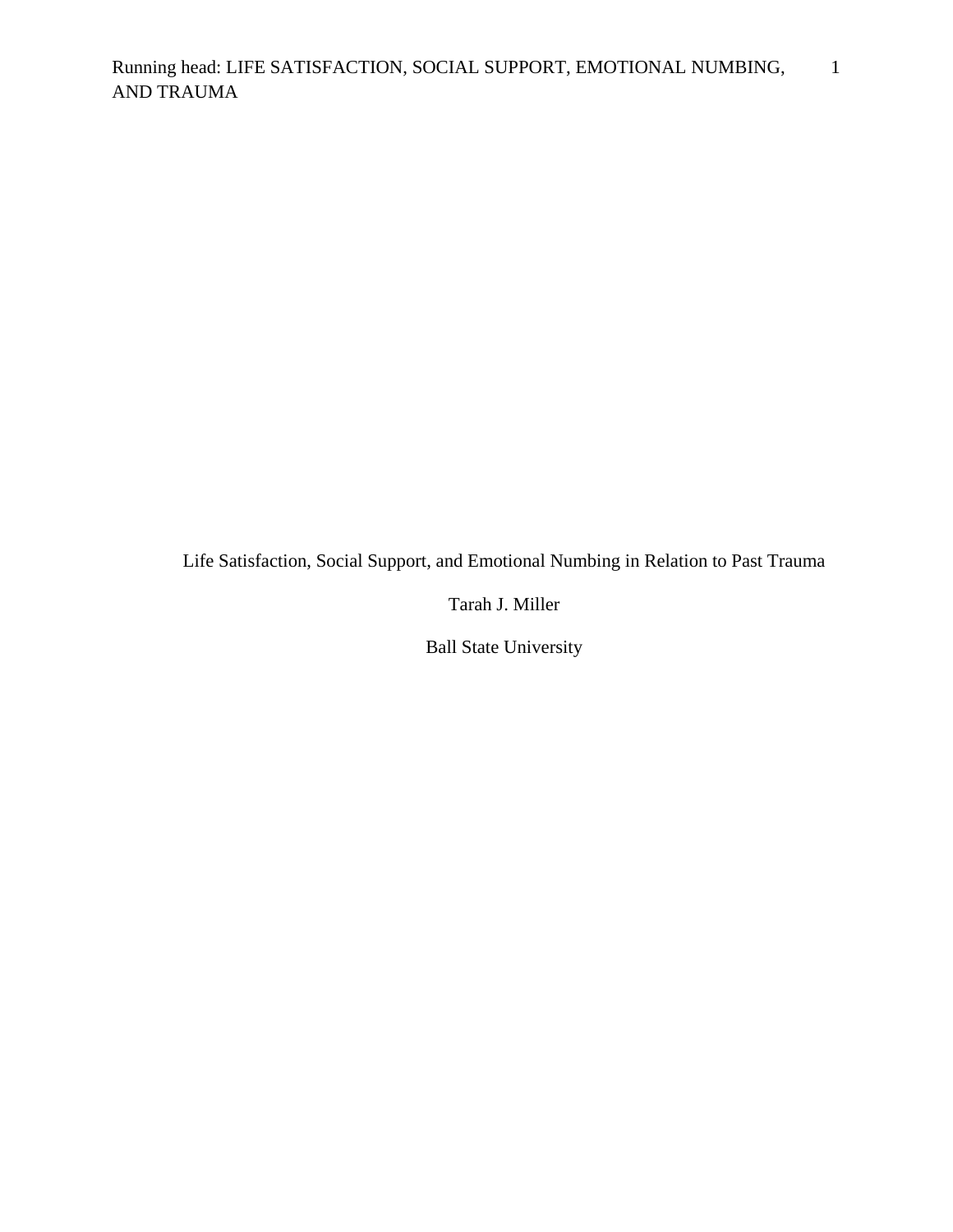### Abstract

Attempts have been made to identify factors that moderate the effects of trauma and are associated with higher ratings of life satisfaction among trauma-exposed individuals (Pruneau, 2009; Rapaport et al., 2005; Zatzick et al., 1997). This literature has produced much data on the moderating effects of social support in relation to trauma/PTSD symptoms, post-trauma impairment, and life satisfaction. Though a body of research exists on this topic, the effect of emotional numbing on the relationship between social support and trauma outcomes has yet to be fully examined. The purpose of this study is to examine how emotional numbing may moderate previously reported relationships between social support and life satisfaction among traumaexposed individuals. The sample consisted of 300 PSYSC 100 students, from a mid-size university, who completed the following measures electronically: the PTSD Checklist-Civilian Version (PCL-C), Green's Trauma History Questionnaire (THQ), the Multidimensional Students' Life Satisfaction Scale (MSLSS), and the Berlin Social-Support Scale (BSSS). Data from the questionnaires was analyzed using a series of correlations. A negative correlation was observed between PCL-C and MSLSS scores.

*Keywords:* trauma, PTSD, social support, life satisfaction, emotional numbing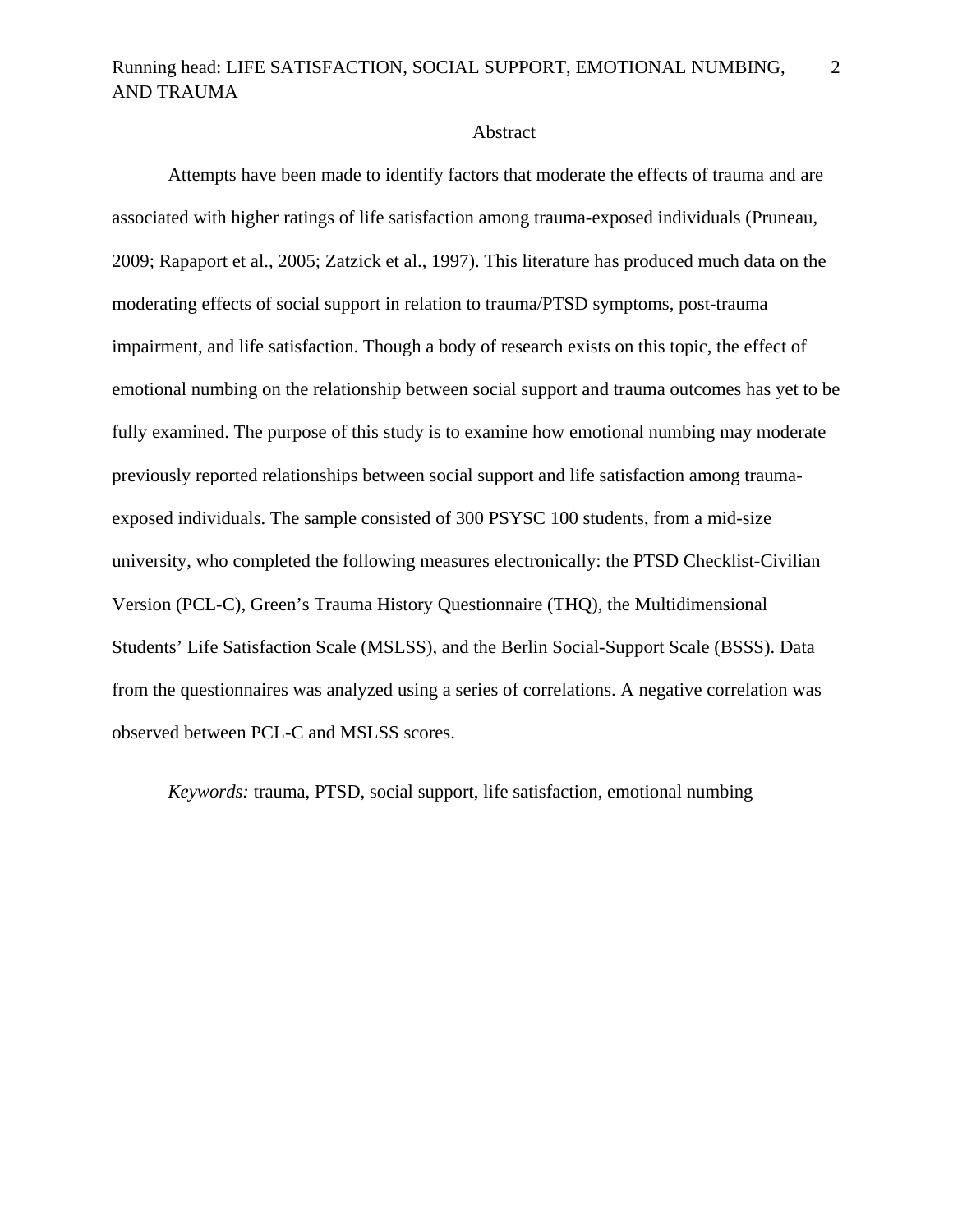## Acknowledgements

 I would like to thank my faculty advisor, Dr. Heather Adams, for her support and feedback during every aspect of this project. The guidance she provided has been invaluable. She encouraged me to think for myself, explore new territory, and press forward confidently in the face of opposition. She continues to inspire me.

 I would also like to thank my academic advisor, Dr. Thomas Holtgraves, for his advice and helpful suggestions throughout this project. His guidance during my time at Ball State has been greatly appreciated.

 Lastly, I would like to thank Dr. David Perkins, and my departmental honors classmates, for the valuable feedback, encouragement, and empathy. The unexpected setbacks experienced during this project were disheartening, but the support of the group helped me stay positive (and sane).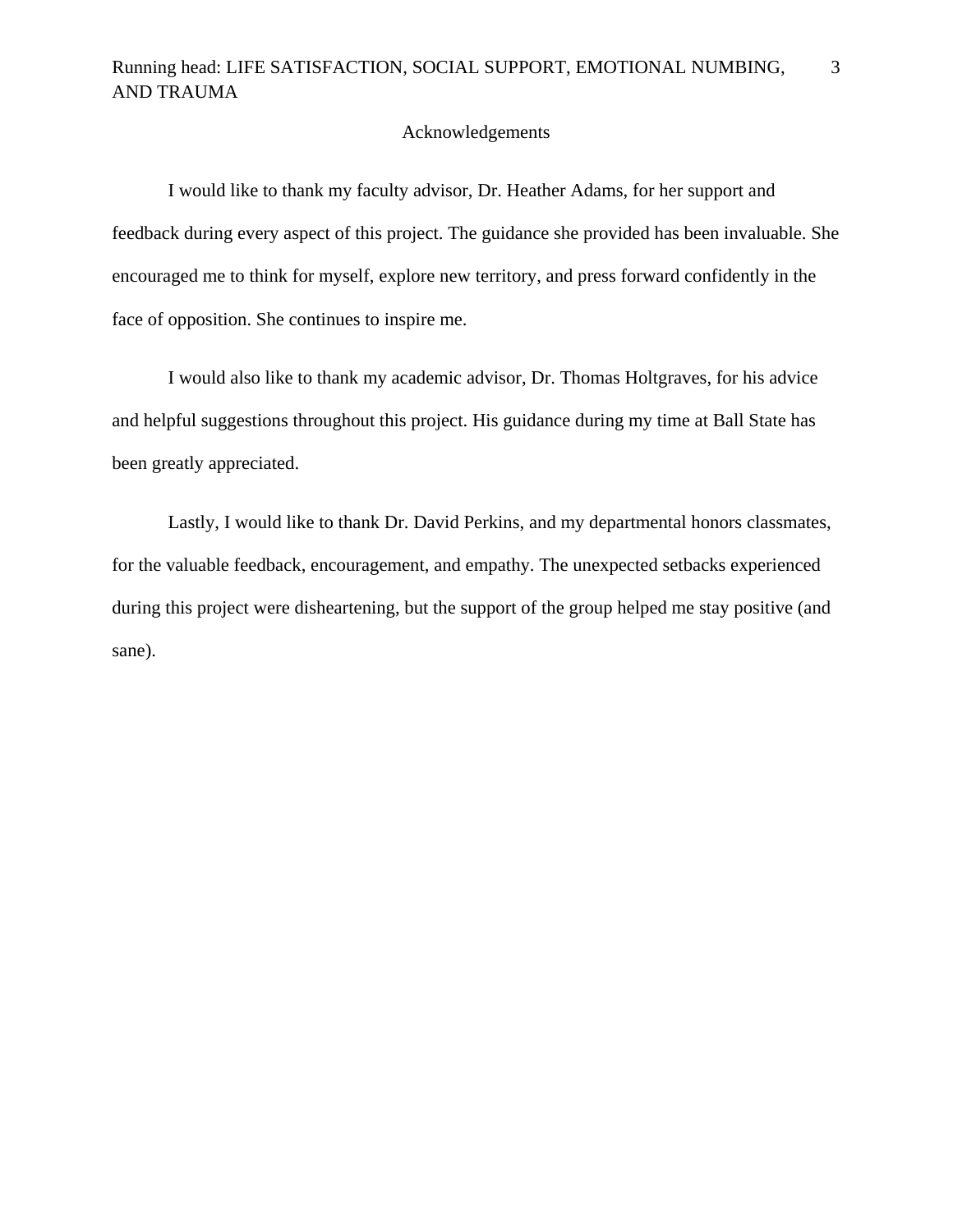Life Satisfaction, Social Support, and Emotional Numbing in Relation to Past Trauma

According to Pruneau (2009), an estimated 60% of Americans will experience a traumatic event in their lifetime. With an exposure rate such as this, the topic of trauma and Posttraumatic Stress Disorder (PTSD) has elicited significant attention from researchers (Neria, Besser, Kiper, & Westphal, 2010; Rapaport, Clary, Fayyad, & Endicott, 2005).

The lasting effects of trauma have been examined by Rapaport et al. (2005), who stated that trauma-exposed individuals report lower levels of life satisfaction. Their study examined quality-of-life impairment in research participants with one of eight anxiety or affective disorders, one of them being PTSD. Quality of life was defined as a participant's subjective view of social relationships, physical health, functioning in daily activities, economic status, and an overall sense of well-being, as quantified by measures of life satisfaction. Data was analyzed from participants in 11 multi-center trials investigating the efficacy of Sertraline for the treatment of anxiety or affective disorders. Of the participants suffering from anxiety or affective disorders, 187 had been diagnosed with PTSD. The mean age of the participants with PTSD was 40 years, with a mean illness duration of 12 years, and 73% of the participants were women. In addition to data from participants entering clinical trials, a non-psychiatric community sample (N  $= 67$ ) was used in establishing norms for the Quality of Life Enjoyment and Satisfaction Questionnaire-Short Form (Q-LES-Q-SF). Before receiving Sertraline treatment, participants completed the Q-LES-Q-SF, a 16-item self-report questionnaire used to indicate the degree of enjoyment or satisfaction experienced during the past week. Severe impairment was operationally defined as Q-LES-Q-SF scores two or more standard deviations below the community norm ( $m = 0.71$ ). Additionally, severity of illness-specific symptoms, as assessed using the Clinician-Administered PTSD Scale- Part 2, were examined as predictors of quality of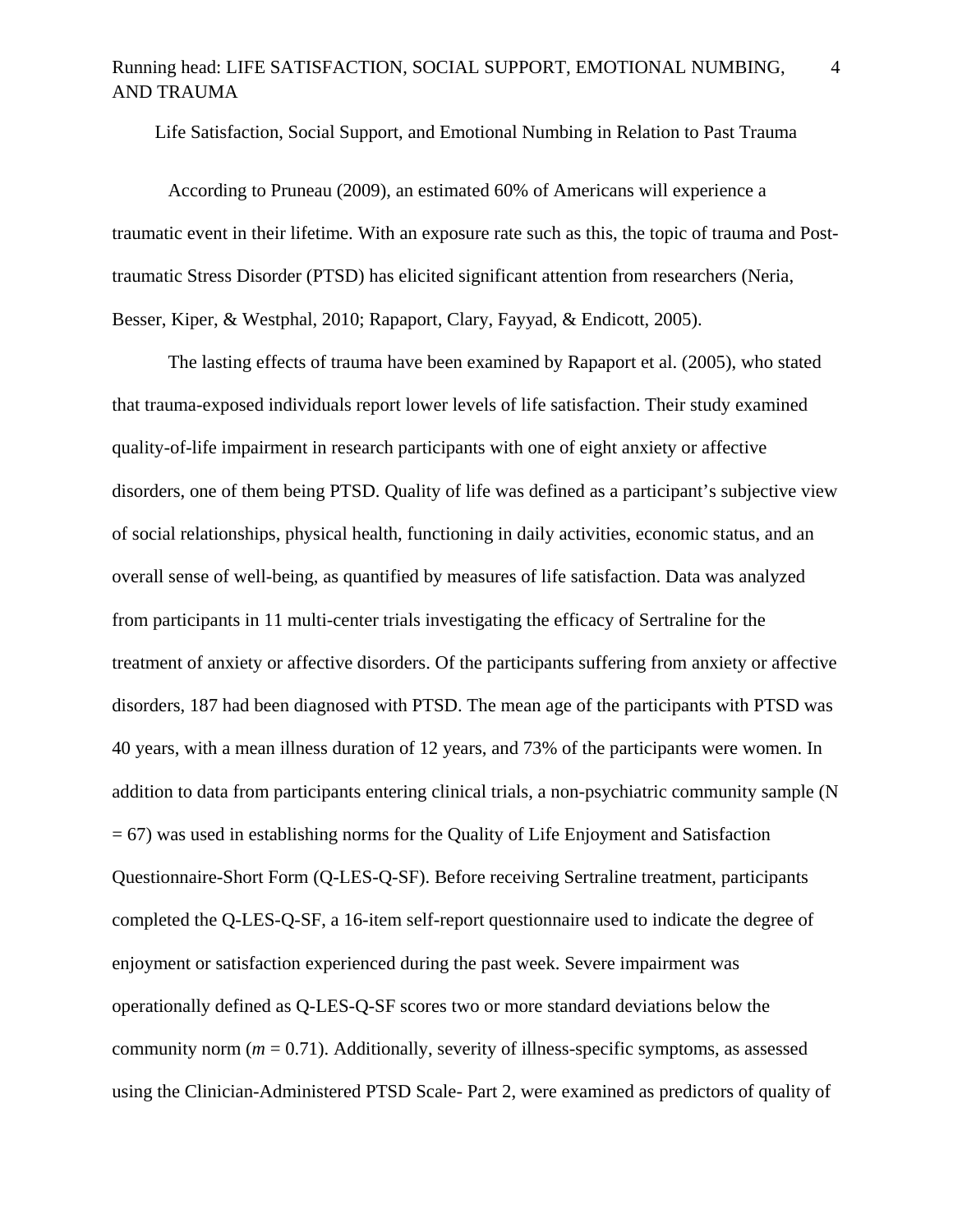life. It was reported that all diagnostic groups had lower mean Q-LES-Q-SF percentage scores than the community norm. Specifically, 59% of participants diagnosed with PTSD were categorized as having "severely impaired" quality of life (two or more standard deviations below the community norm). Though all participants with psychiatric disorders had diminished quality of life across all domains measured by the Q-LES-Q-SF, in comparison with the community norm, greater impairment was demonstrated among certain disorders. Specifically, PTSD and mood disorders were associated with more profound and global impairments. Furthermore, participants diagnosed with PTSD demonstrated the lowest mean scores on the Q-LES-Q-SF. Examination of individual Q-LES-Q-SF items revealed that PTSD resulted in broad, substantial impairment across all domains of quality of life, and a greater severity of functional impairment was seen in participants with PTSD, as compared with other anxiety disorders (Rapaport et al., 2005).

With this knowledge in mind, it seems the next direction in trauma research would be to begin identifying factors that moderate the effects of trauma. Research has been conducted with this purpose and factors have been identified that are associated with higher life-satisfaction ratings among trauma-exposed individuals (Zatzick et al., 1997). According to Haber, Cohen, Lucas, and Baltes (2007), perceived social support is a primary interpersonal resource that is critical for coping with stress. Perceived social support has also been associated with psychological wellbeing during times of stress (Norris & Kaniasty, 1996). Present literature suggests that perceived social support mediates the link between stressful life events and psychological consequences, such as anxiety, depression, and behavioral distress (Russell & Cutrona, 1991). Higher levels of perceived social support have also been linked to more positive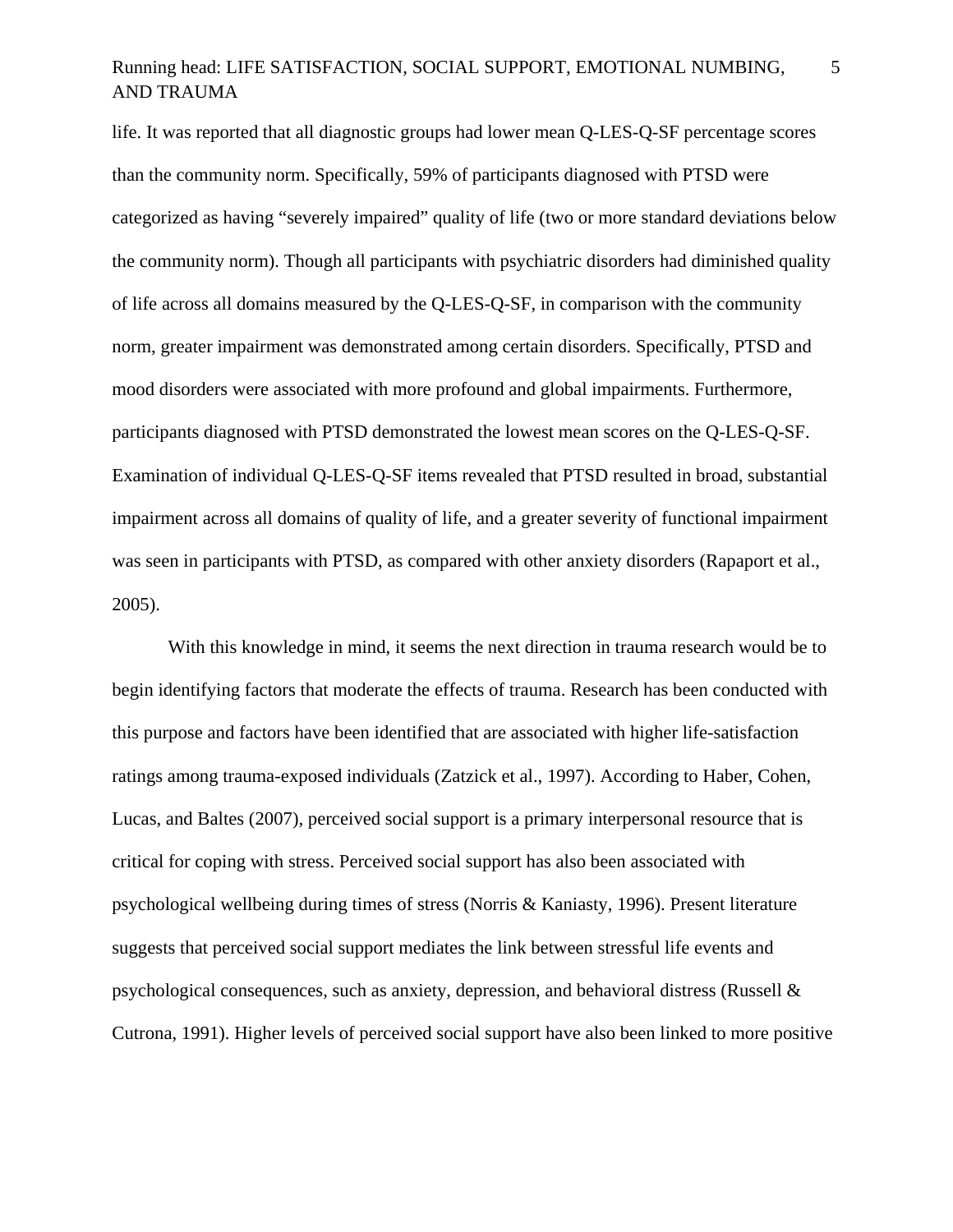PTSD recovery outcomes (King et al., 1999), and according to Cutrona and Russell (1987) social support serves a protective role during times of stress by enhancing adaptive coping behaviors.

Wilcox (2010) conducted a study to determine if recent combat veterans discriminate between different sources of social support, and to investigate the relationship between social support sources and impacts on PTSD symptomology. The sample consisted of 83 married, male Army combat veterans. Of the participants, 86.75 % were White, 10.84% were Black, and 2.41% identified as Other. The participants ranged from 19 to 38 years of age ( $M = 24.69$ ,  $SD = 2.69$ ) and had served in a war for the United States during the past seven years. Participants were recruited via flyers posted near military bases and through participant referral. The Multidimensional Scale of Perceived Social Support (MSPSS), a 12-item self-report questionnaire, was used as a measure of social support, and the PTSD Checklist, Military Version (PCL-M) was used as a measure of PTSD symptomology. Wilcox (2010) reported that combat veterans differentiate between distinct sources of social support, rather than one allinclusive global construct of social support. Results indicated that higher levels of social support were directly related to fewer and less severe symptoms of PTSD (Wilcox, 2010).

Though a body of research exists on the relationship between social support and trauma outcomes, the effect emotional numbing (a trauma-related symptom) may have on this relationship has yet to be examined fully. Emotional numbing typically includes three characteristic symptoms: loss of interest in activities, detachment from others, and a restricted range of affect. According to Foa, Riggs, and Gershuny (1995), when one is unsuccessful at reducing distress associated with memories of a traumatic event, the affective system shuts down, which is expressed through symptoms of numbing. Though an overlap between symptoms of emotional numbing and symptoms of depression has been noted by some researchers, Glover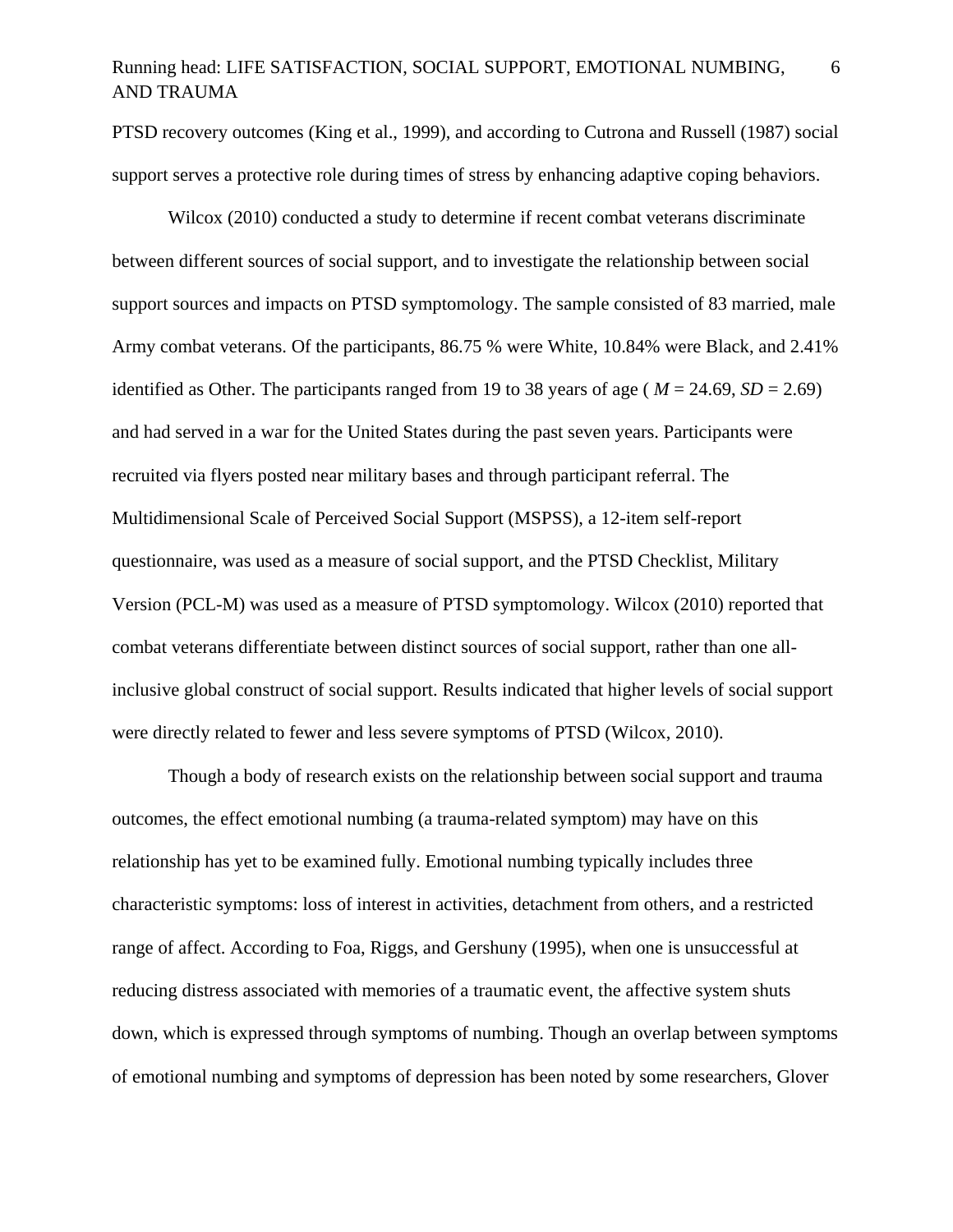7

(1992) stated that emotional numbing differs from depression because it denotes the absence of feelings, including those of depression and sadness.

Feeny et al. (2000) examined the relationship between emotional numbing, depression, and disassociation, as well as, their respective relationships with PTSD. The participants included 161 women who had been assaulted (sexually and non-sexually) within the previous month. Participants were followed for a period of approximately one year after their assault. Feeny et al. (2000) used the PTSD Symptom Scale-Interview (PSS-I), which consists of 17 items that correspond to the DSM-III-R PTSD symptoms, each rated on a 3-point Likert scale for frequency and severity. Emotional numbing was derived from three items: lack of interest in activities, emotional disengagement from others, and lack of emotional reactivity. These items comprised a total emotional numbing score. For all analyses, PTSD severity was calculated without these three emotional numbing items in order to eliminate overlap between numbing and PTSD. The Standardized Assault Interview (SAI), a 136-item semi-structured interview, was used to gather information regarding demographic variables, previous victimization history, assault characteristics (injury, threat of death), and interactions with the legal system. The Beck Depression Inventory (BDI), a 21-item inventory, was used to measure depression. To eliminate item overlap, for all analyses BDI severity was calculated without two items that were similar in content to the emotional numbing items. Lastly, the Dissociative Experiences Scale (DES), a 28 item self-report measure of dissociative experiences, was also used. Participants were assessed using a series of self-report questionnaires, and assessment sessions, conducted by trained interviewers. These sessions lasted approximately two hours. Initial assessments were conducted within 2 to 3 weeks of the assault, and additional assessments were made weekly for 12 weeks. The results of the study were consistent with the conceptualization of numbing as a cardinal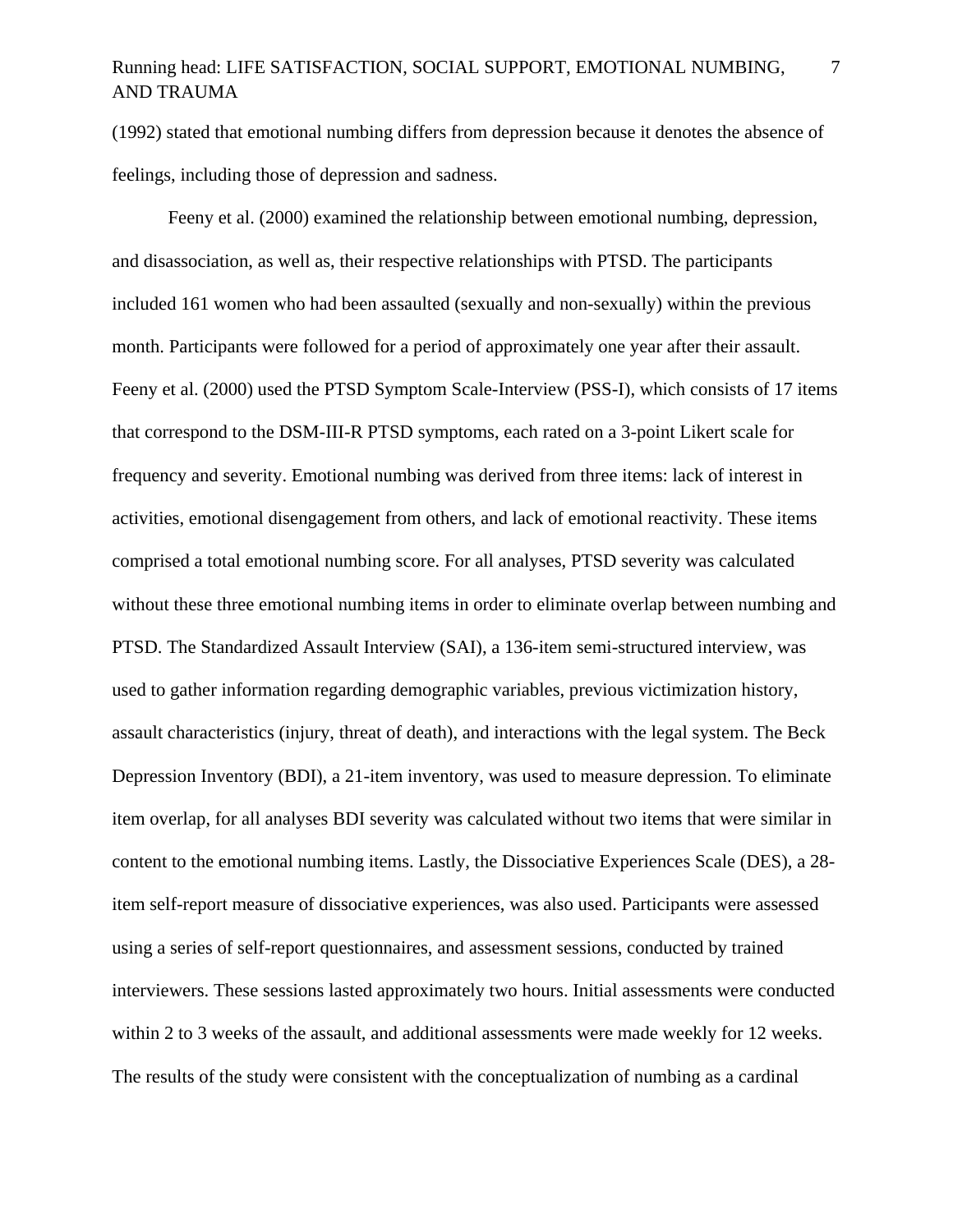feature of PTSD. Initial emotional numbing (two weeks after an assault) was related to initial levels of depression, dissociation, and PTSD. After accounting for depression and dissociation, initial emotional numbing remained associated with PTSD severity. Furthermore, high initial levels of emotional numbing were predictive of PTSD severity three months later. Emotional numbing, depression, and dissociation were all negatively related to recovery, but only emotional numbing and depression were observed as significant predictors of chronic PTSD, with emotional numbing predicting slightly beyond depressive symptoms. Feeny et al. (2000) concluded that emotional numbing reflects the survivor's inability to engage emotionally with the traumatic memory and, thus, impairs the processes that promote recovery.

The purpose of the current study was to examine how measures of life satisfaction in trauma-exposed participants compared to measures of life satisfaction in non-trauma-exposed participants. In addition, scores of trauma-exposed participants on measures of social support and emotional numbing were examined. The current study attempted to examine how past trauma may continue to manifest itself in the daily lives of participants based on measures of life satisfaction, social support, and emotional numbing. Based on existing research regarding this topic, it was hypothesized that (1) participants in the non-trauma-exposed group would score higher on the measure of life satisfaction than participants in the trauma-exposed group, (2) of participants in the trauma-exposed group only, those who scored higher on the measure of life satisfaction would also have higher scores on the measure of social support in comparison to participants who scored low on the measure of life satisfaction, and (3) of participants in the trauma-exposed group only, those who scored lower on measures of life satisfaction and social support would report more frequent and/or more severe symptoms of emotional numbing in comparison to participants who scored higher on measures of life satisfaction and social support.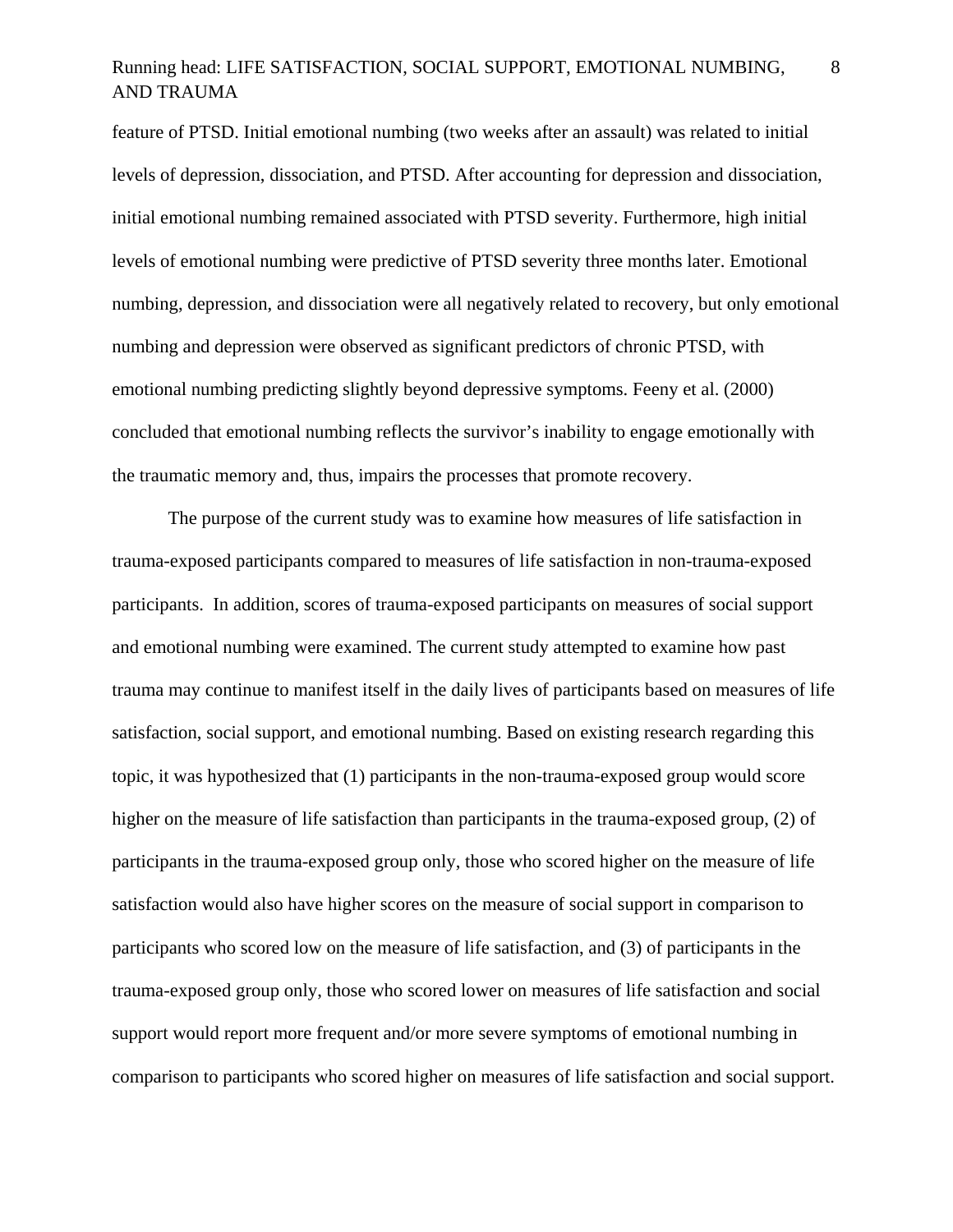### **Method**

## **Participants**

 Participants were 300 undergraduate students from a mid-size, midwestern university currently enrolled in an introductory psychology course. Participants ranged between 18-24 years of age, 33% of participants were male, and 67% of participants were female. Racial composition of the sample was as follows: 88% Caucasian, 5% African American, 2% Hispanic, 2% Asian American, and 3% identified as Multi-racial or Other.

Data collection occurred during February 2011 and March 2011. Participants were recruited from the Psychological Science 100 course subject pool, and were offered one hour of research participation credit, which counted toward fulfilling course requirements for Psychological Science 100, as incentive to participate. Inclusion criteria for the study was as follows: participants (1) must be currently enrolled as an undergraduate at Ball State University, (2) must be currently enrolled in a section of Psychological Science100, (3) must be 18 years of age or older, (4) must not currently/recently be/have been in treatment for PTSD or any other anxiety disorder. The study was approved by the Ball State University Institutional Review Board (IRB protocol # 198043-3).

### **Materials**

**Demographic Questionnaire.** A demographic questionnaire was used to collect data regarding participant age, race, gender, family structure, socioeconomic status, etc. Responses to the demographic questionnaire were not scored.

**PTSD Checklist- Civilian Version (PCL-C).** The PTSD Checklist- Civilian Version (PCL-C) is a self-report rating scale consisting of 17 items, which correspond to the DSM-III-R symptoms of PTSD. Participants were instructed to indicate how much they have been bothered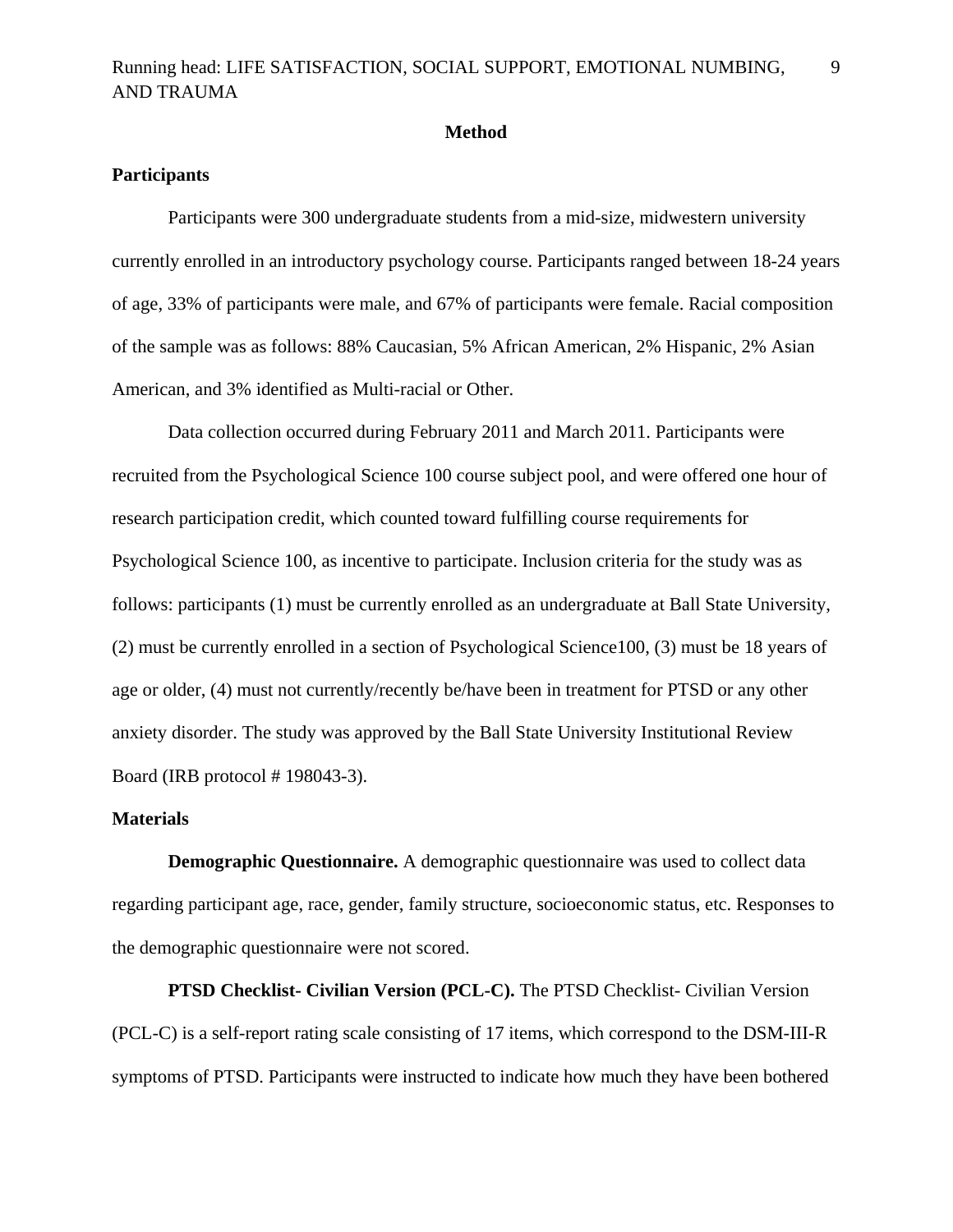by each symptom in the past month using a 5-point Likert scale (with anchors ranging from "*Not at all*" to "*Extremely*"). The PCL-C can be used as a continuous measure of PTSD symptom severity by summing scores across the 17 items and has been determined to have an optimally efficient cutoff score of 44 for severity. Test-retest reliability of the PCL-C is excellent (.96) and it has high internal consistency (.97; Weathers et al., 1993). Items of the PCL-C that assessed emotional numbing were isolated and used to construct a separate emotional numbing score.

**Multidimensional Student's Life Satisfaction Scale (MSLSS).** The Multidimensional Student's Life Satisfaction Scale (MSLSS) was designed to provide a profile of a student's life satisfaction judgments. The 40-item self-report questionnaire assesses life satisfaction in multiple domains including school, family, friends, and overall general satisfaction with life. The MSLSS assesses a participant's level of agreement with a given statement using a 6-point Likert scale (*1 = strongly disagree* to *6 = strongly agree*). Scores on negatively phrased items must be reversed and then a total life satisfaction score may be obtained by summing scores on all items. Thus, higher scores indicate higher levels of life satisfaction. Internal consistency has been reported to range from the .70s to low 90s, and test-retest reliability has been reported to fall in the .70 to .90 range, as well (Huebner et al., 1998)

**Green's Trauma History Questionnaire (THQ).** Green's Trauma History Questionnaire (THQ) is a 24-item instrument addressing the lifetime occurrence of a variety of traumatic events in three categories: crime, general disaster/trauma, and sexual and physical assault experiences. For each item, the subject indicates (*yes/no*) whether or not they have experienced the described event. The final item asked "*Have you experienced any other extraordinarily stressful situation or event that is not covered above?*" and is included to allow participants to report experiences that they considered extremely stressful. The THQ is not a test,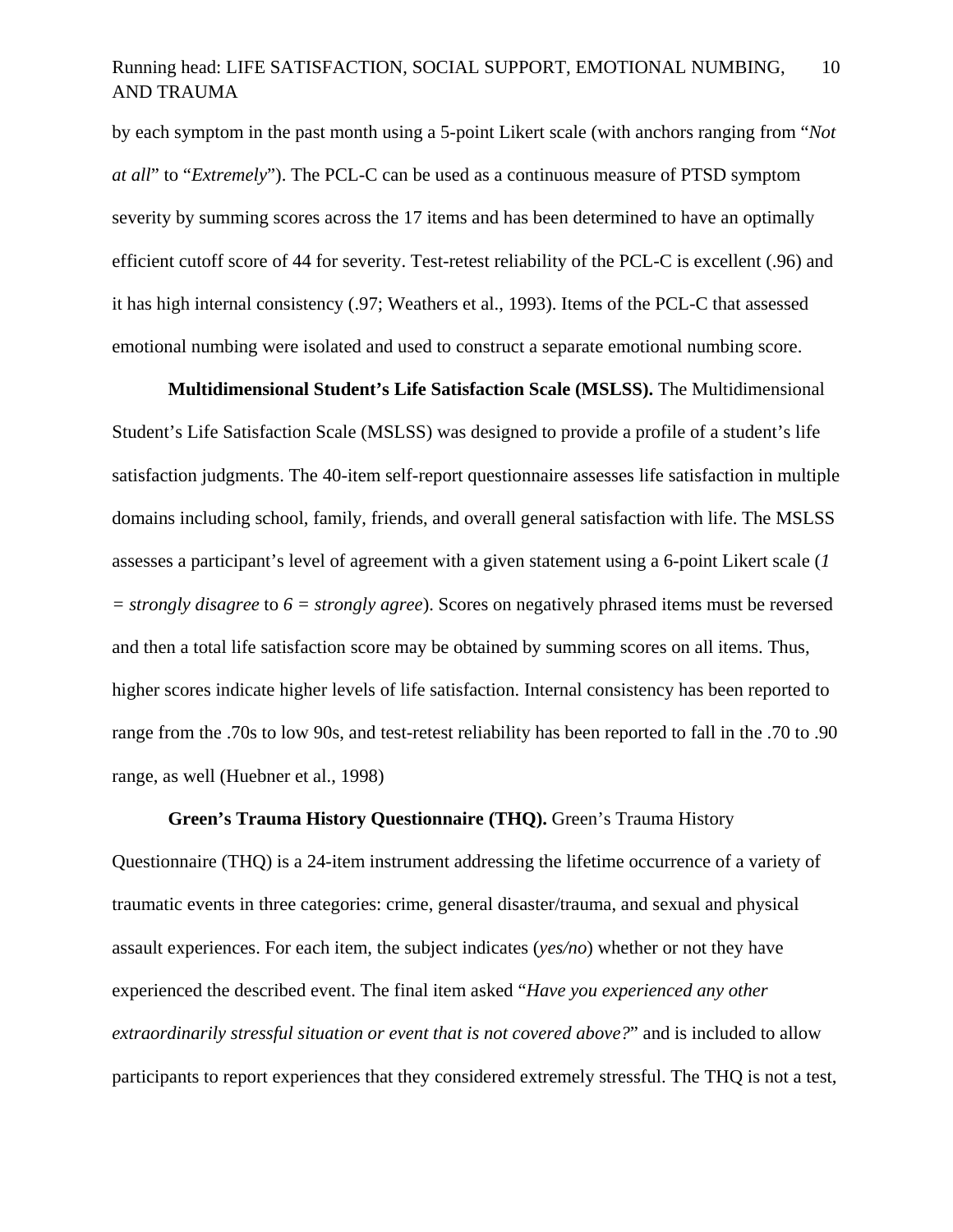but rather, it is a history collection instrument and there is no standard method for scoring it. It is possible to sum the number of types of trauma exposure to report the overall trauma histories of a group (Green, 1996). However, for the purposes of this study, the THQ was used to collect data on the types of trauma experienced by participants and was not scored in any way.

**Berlin Social Support Scales (BSSS).** The Berlin Social Support Scales (BSSS) consist of 6 subscales: perceived support, actually provided support, received support, need for support, support seeking, and protective buffering. These subscales address both cognitive and behavioral aspects of social support. The BSSS requires participants to rate their level of agreement with a given statement using a 4-point Likert scale (*1 = strongly disagree* to *4 = strongly agree*). Negatively phrased items were reversed to obtain a total social support score by summing item responses. Internal consistency for subscales has been reported for perceived social support (.83), received social support (.83), need for support (.63), support seeking (.81), protective buffering (.82), and provided social support in a partner sample (.75; Schulz & Schwarzer, 2003).

### **Procedure**

Participants registered to participate in the study through the Psychological Science 100 experiment registration website and were provided with a link to access the questionnaires electronically through the university's computerized testing system, InQsit. For purposes of awarding research participation credit and verifying participant eligibility, participants were required to log on to the computerized testing system using a university assigned username and password. Though participants were identified when logging on to the testing system, an InQsit feature was used to separate participant identities from participant responses. Thus, all participant responses remained anonymous. Before beginning the questionnaires, participants were presented with an electronic document containing information about the sensitive nature of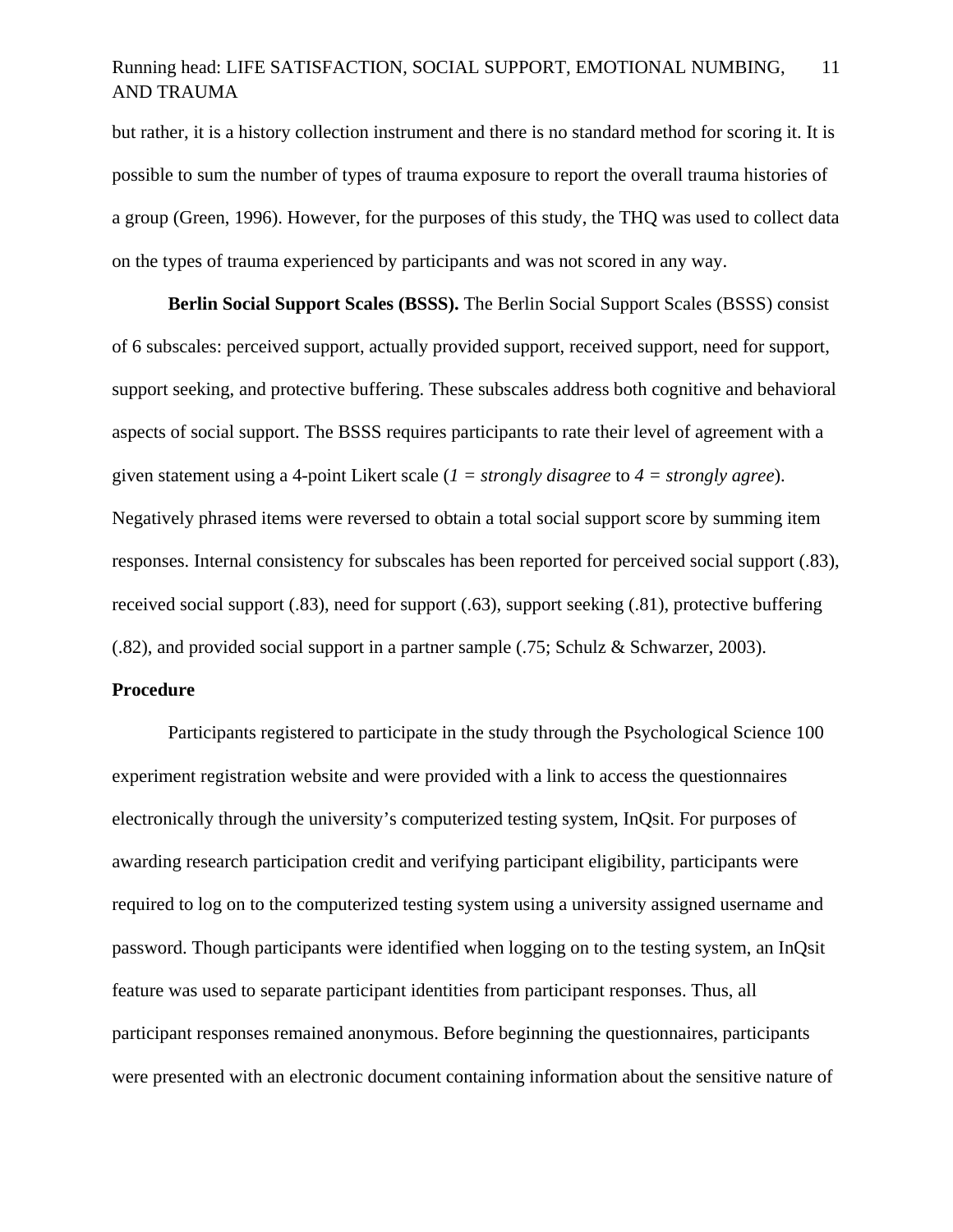the questionnaires, contact information for the researchers, and contact information for mental health resources in the area. Participants were instructed to read the study information and were required to select either "Agree and proceed" or "Decline and exit." Those who declined were automatically redirected out of the electronic testing system and were not able to proceed to the questionnaires. Those who agreed to participate, proceeded to the questionnaires and completed the questionnaires in approximately 60 minutes or less. Upon completion of the questionnaires, participants proceeded to a screen containing debriefing information for the study. Participants were given the opportunity to voluntarily provide an email address for the purpose of being contacted for possible participation in a future study on this topic. Following debriefing, participants were given the opportunity to print a copy of the study information page to keep for future reference. Participants were electronically awarded one hour of research within 72-hours of completing the questionnaires.

### **Results**

**Life Satisfaction.** Among all participant scores, scores on measures of PTSD symptoms and life satisfaction were analyzed using Pearson's r. Scores on the PCL-C were negatively correlated with MSLSS scores,  $r(298) = -.47$ ,  $p < .01$ . Using a cutoff score of 44 on the PCL-C to determine trauma-exposed and non-trauma-exposed groups (Weathers, et al., 1993), life satisfaction scores among groups were compared using Pearson's r. No significant correlation was found among trauma group status and MSLSS scores,  $r(92) = .04$ ,  $p < .01$ .

**Social Support.** Among the trauma group ( $N = 94$ ), scores on measures of life satisfaction and social support were analyzed using Pearson's r. No significant correlation was found between scores on the MSLSS and the BSSS,  $r(92) = -.09$ ,  $p < .01$ .

12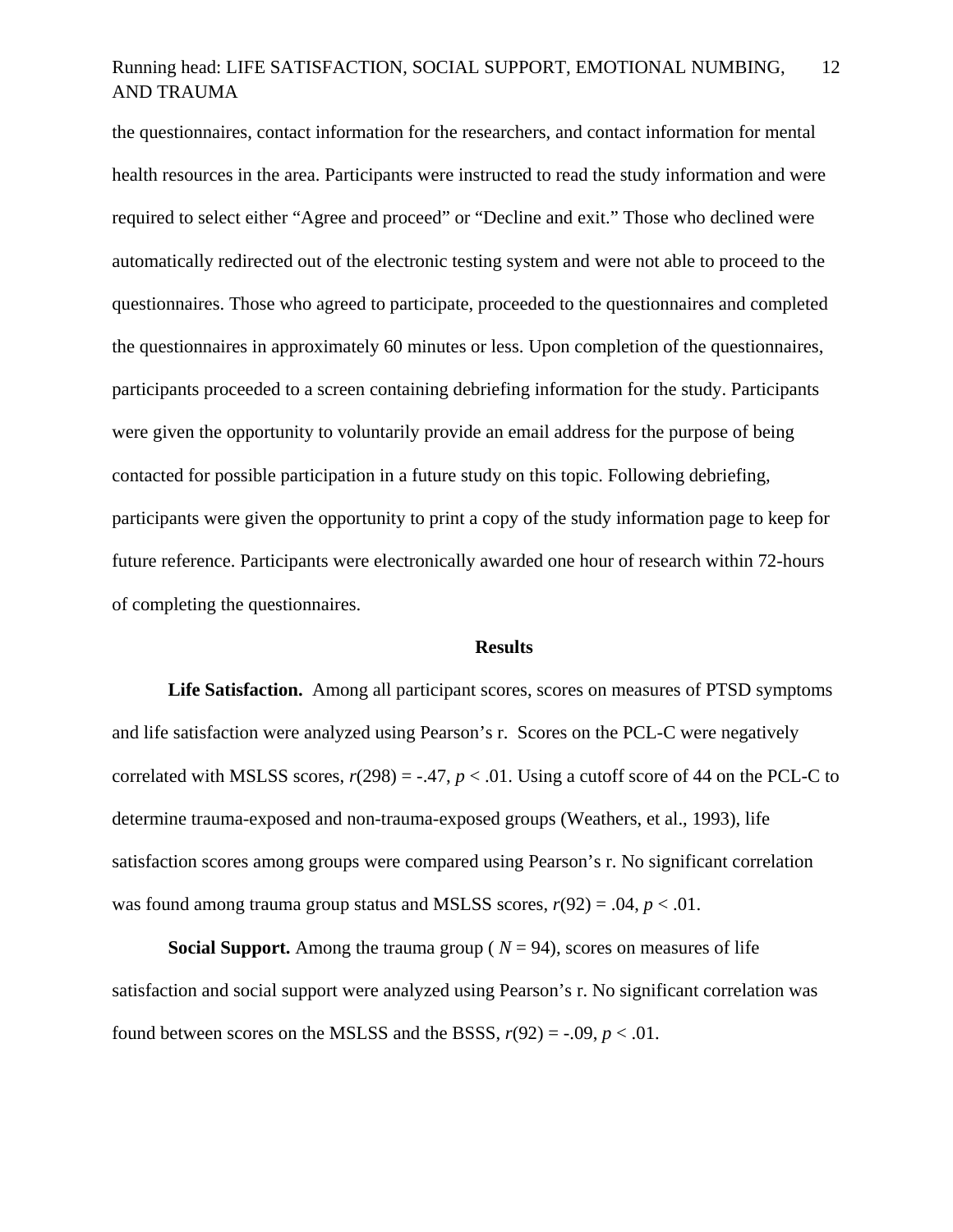**Emotional Numbing.** Among the trauma group ( $N = 94$ ), scores on the emotional numbing items of the PCL-C were summed and used as an emotional numbing score. Scores on measures of life satisfaction and emotional numbing were analyzed using Pearson's r. No significant correlation was found between scores on the MSLSS and emotional numbing,  $r(92) =$ -.08, *p* < .01. Scores on measures of social support and emotional numbing were analyzed using Pearson's r. No significant correlation was found between scores on the BSSS and emotional numbing,  $r(92) = -.15, p < .01$ .

## **Discussion**

### **Implications**

 Consistent with the findings of current research (Rapaport et al., 2005), scores on the PCL-C were negatively correlated with scores on the MSLSS. In other words, participants who reported more symptoms of PTSD also reported lower levels of life satisfaction. However, when a cutoff score of 44 on the PCL-C was used to define trauma-exposed and non-trauma exposed groups (Weathers et al., 1993), no correlation was observed when comparing group scores on the MSLSS. Thus, the hypothesis that participants in the non-trauma-exposed group would score higher on the measure of life satisfaction than participants in the trauma-exposed group was not supported. It is possible that unobserved factors may have contributed to scores on the measure of life satisfaction. Various factors such as trauma type, age at time of trauma, personality, and frequency of trauma exposure, etc. make it difficult to predict an individual's level of life satisfaction based on group status alone.

 With regard to the second hypothesis, that trauma-exposed participant scores on the MSLSS would be positively correlated with scores on the BSSS, no such correlation was observed. This finding was not supported by the current research stating that higher levels of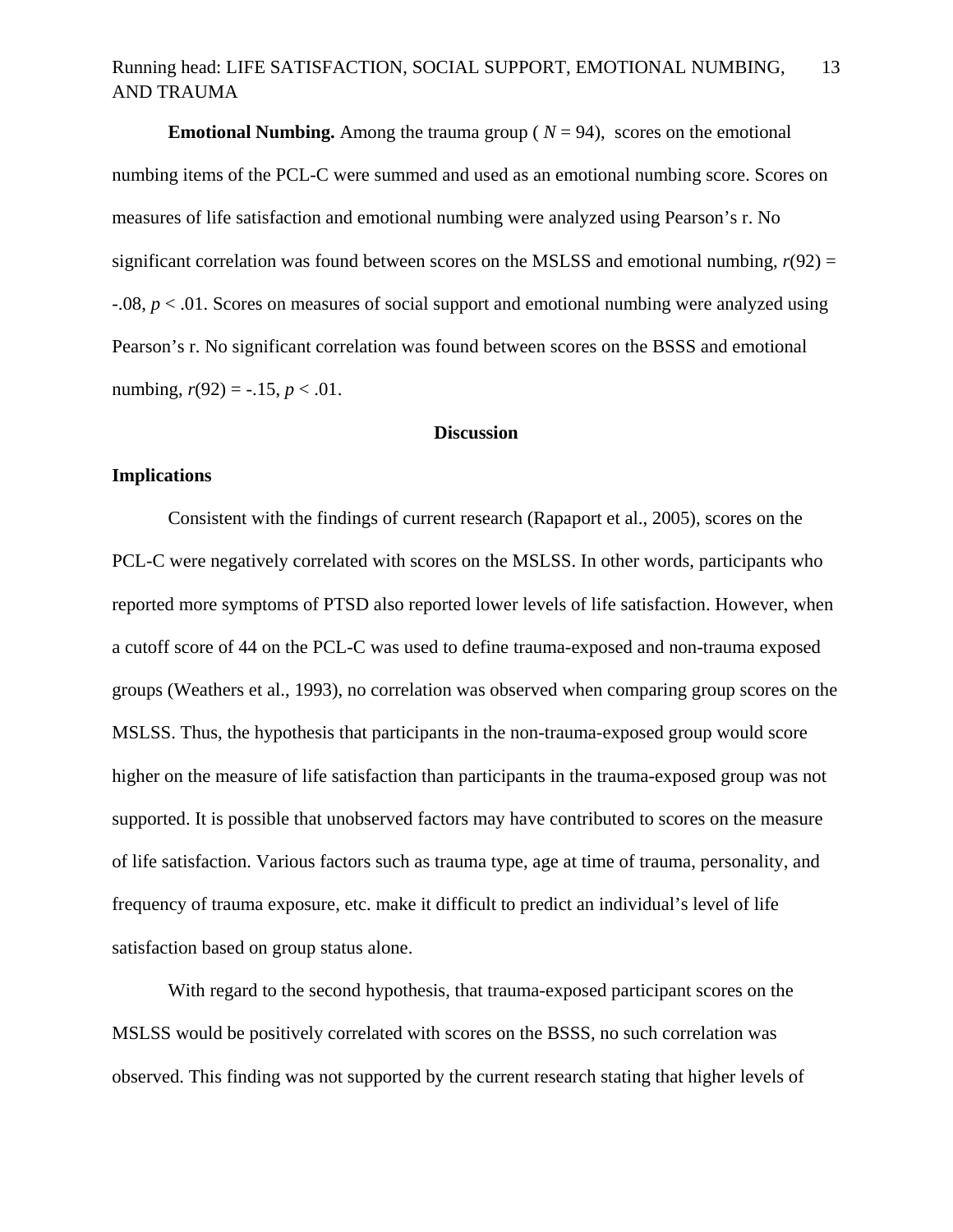social support are associated with higher levels of life satisfaction after trauma (Wilcox, 2010; Haber et al., 2007). It is possible that factors and resources, other than social support, contribute to higher levels of life satisfaction in some individuals who have experienced trauma.

 Concerning the third hypothesis, that trauma-exposed participant scores on the MSLSS and the BSSS would be negatively correlated with scores on the measure of emotional numbing (taken from the PCL-C), no such correlation was observed. Unlike the findings of Feeny et al. (2000), levels of emotional numbing appeared to have no relationship with levels life satisfaction and social support. It is possible that symptoms of emotional numbing, in particular, do not affect the level of social support perceived by individuals experiencing PTSD symptoms.

### **Methodological Strengths and Weaknesses**

 Two primary strengths of this study were the use of a relatively large sample size and the use of several statistically valid and reliable instruments of measure (MSLSS, PCL-C, BSSS). However, a significant methodological weakness was the use of extracted items from the PCL-C as a measure for emotional numbing. A more developed measure for emotional numbing would likely have yielded more valid results. Despite having a large sample size, the sample lacked diversity and may not be an accurate reflection of those in the trauma-exposed population. Additionally, group size for trauma-exposed ( $N = 94$ ) was significantly smaller than group size for non-trauma-exposed ( $N = 206$ ). The anonymous nature of the questionnaires may have been both a methodological strength and weakness. The strength of anonymity is that it reduced possible participant discomfort associated with revealing sensitive, personal information for research purposes. However, the weakness of anonymity was that it likely reduced the sense of accountability participants felt for providing accurate and thoughtful responses. Also, a voluntary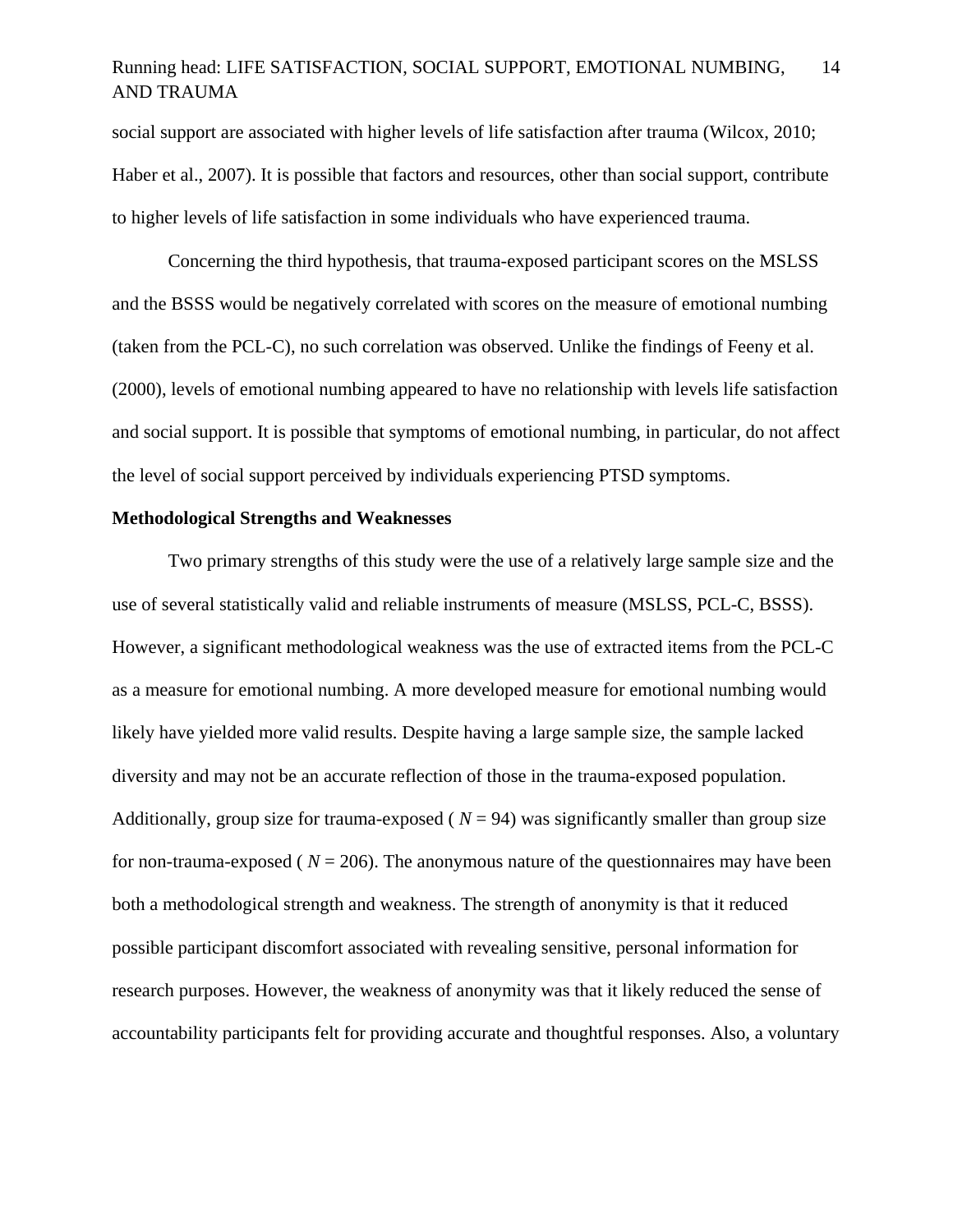sample was used, and participants who self-selected to participate may have already had an interest in the study topic.

## **Future Research**

 Despite the results of the current study, the research questions posed remain viable topics for future study. Future research should address the methodological flaws of the current study, and reexamine these questions with a more diverse sample and a validated measure of emotional numbing. Additionally, the current study sought to observe very complex relationships using a method that may not be able to adequately quantify the experience of the participant. It is highly suggested that these research questions be addressed using alternate methods of data collection, including a qualitative interview, as a way to yield more meaningful data.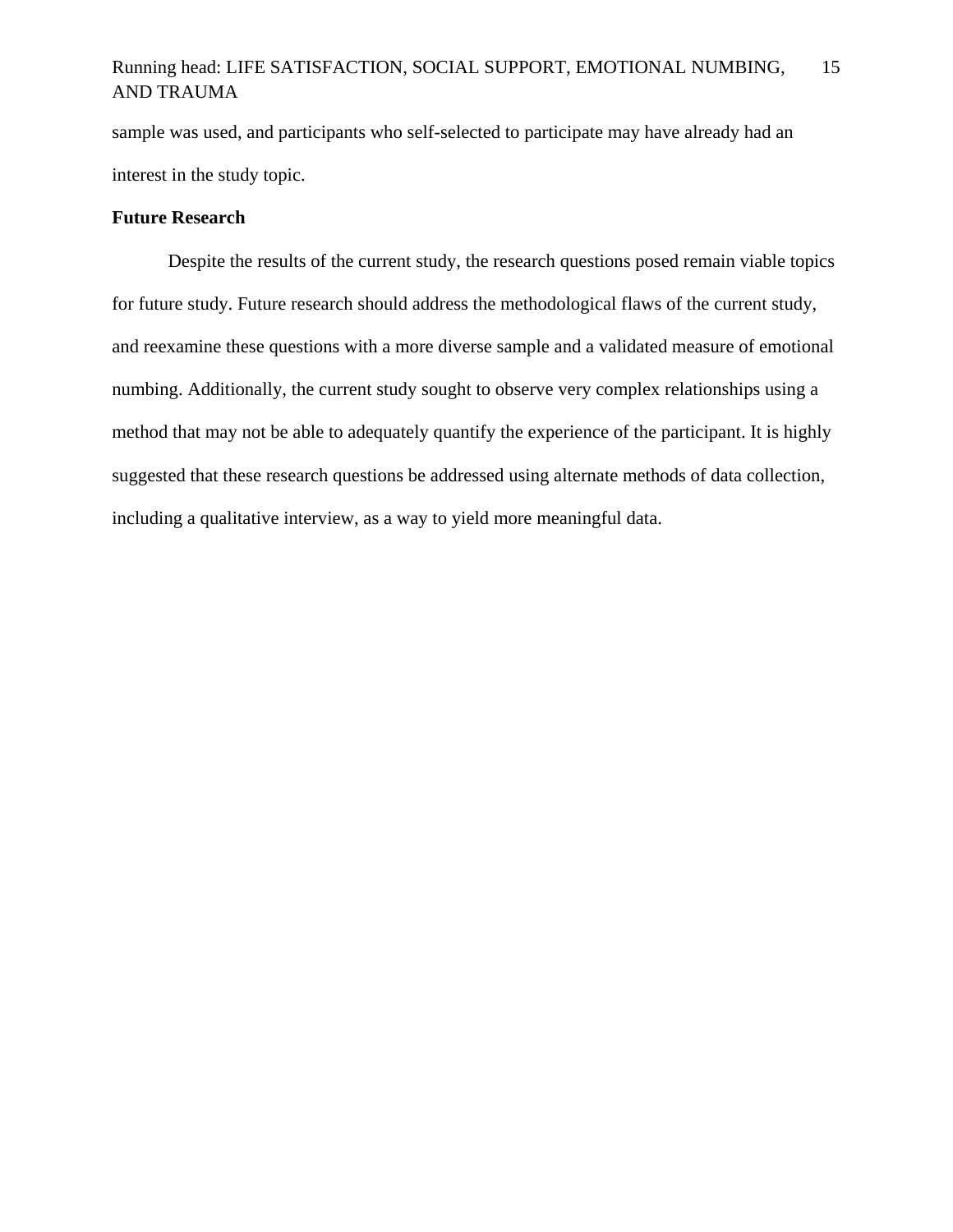### References

- Cutrona, C. E., & Russell, D. W. (1987). The provisions of social relationships and adaptation to stress. In W. H. Jones & D. Perlman (Eds.), *Advances in personal relationships*, *1*, 37– 67. Greenwich, CT: JAI Press.
- Feeny, N. C., Zoellner, L. A., Fitzgibbons, L. A., & Foa, E. B. (2000). Exploring the roles of emotional numbing, depression, and dissociation in PTSD. *Journal of Traumatic Stress*, *13*, 489–498.
- Foa, E. B., Riggs, D.S., & Gershuny, B.S. (1995). Arousal, numbing, and intrusion: Symptom structure of PTSD following assault. *American Journal of Psychiatry*, *152*, 116-120.
- Glover, H. (1992) Emotional numbing: A possible endorphin-mediated phenomenon associated with post-traumatic stress disorders and other allied psychopathologic states. *Journal of Traumatic Stress, 5*, 643–675.
- Green, B.L. (1996). Psychometric review of Trauma History Questionnaire (Self-report). In B.H. Stamm & E.M. Varra (Eds.) *Measurement of stress, trauma and adaptation*. Lutherville, MD: Sidran
- Haber, M. G., Cohen, J. L., Lucas, T., & Baltes, B. B. (2007). The relationship between selfreported received and perceived social support: A meta-analytic review. *American Journal of Community Psychology, 39,* 133–144.
- Huebner, E. S., Laughlin, J. E., Ash C., & Gilman, R. (1998). Further validation of the Multidimensional Students' Life Satisfaction Scale. *Journal of Psychological Assessment, 16*, 118-134.
- King, D.W., King, L.A., Foy, D.W., Keane, T.M., & Fairbank, J.A. (1999). Posttraumatic stress disorder in a national sample of female and male Vietnam veterans: Risk factors, war-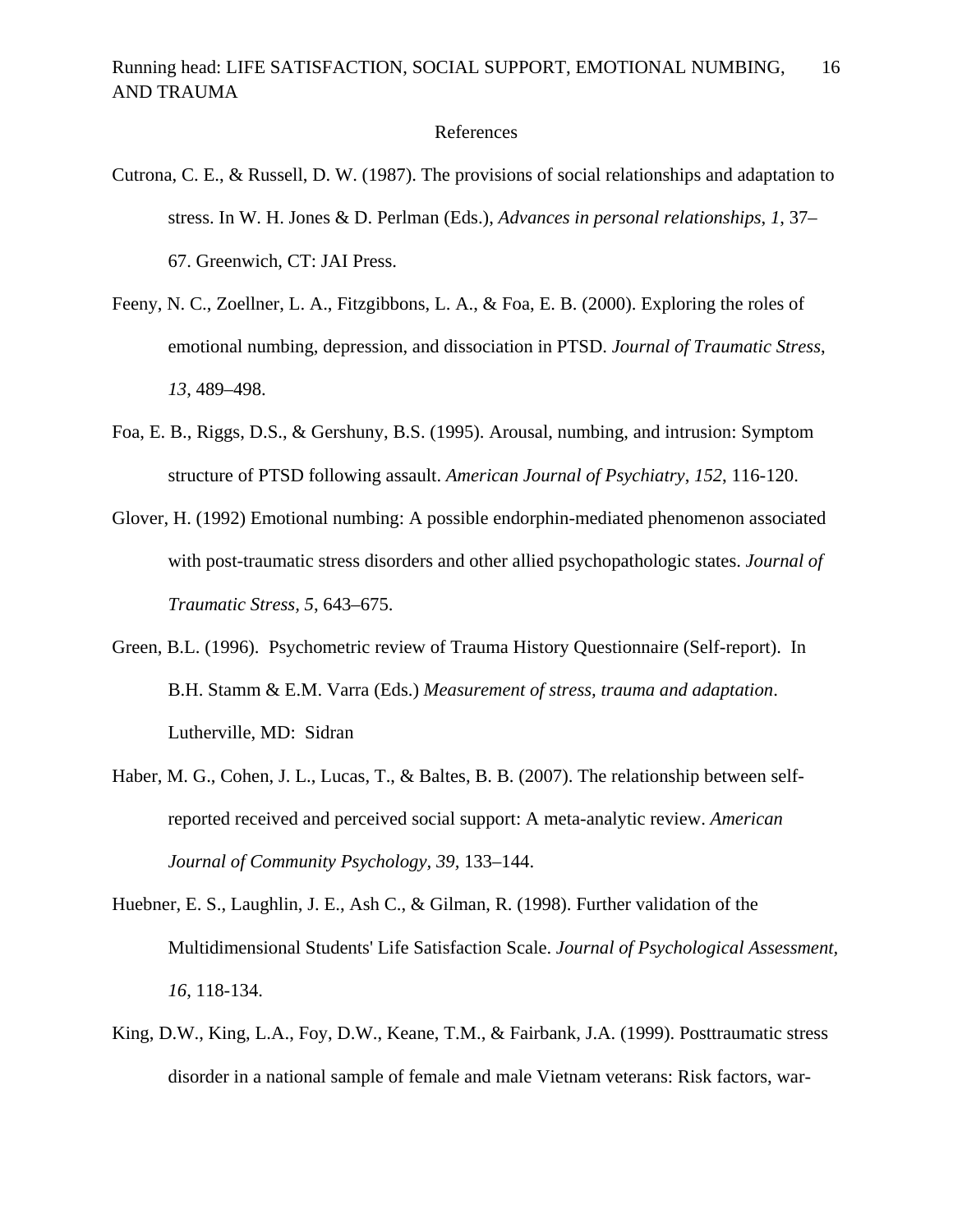zone stressors, and resilience-recovery variables. *Journal of Abnormal Psychology, 108,* 164-170.

- Neria, Y., Besser, A., Kiper, D., & Westphal, M. (2010). A longitudinal study of posttraumatic stress disorder, depression, and generalized anxiety disorder in Israeli civilians exposed to war trauma. *Journal of Traumatic Stress, 23*, 322–330.
- Norris, F. H., & Kaniasty, K. (1996). Received and perceived social support in times of stress: A test of the social support deterioration deterrence model. *Journal of Personality and Social Psychology, 71,* 498 –511.
- Pruneau, G. M. C. (2009). Relationships among adult attachment, social support, and PTSD symptoms in trauma-exposed college students. (Unpublished doctoral dissertation). Auburn University, AL.
- Rapaport, Clary, Fayyad, & Endicott (2005). Quality of life impairment in depressive and anxiety disorders. *American Journal of Psychiatry, 162*, 1171-1178.
- Russell, D., & Cutrona, C. E. (1991). Social support, stress, and depressive symptoms among the elderly: Test of a process model. *Psychology and Aging, 6*, 190 –201.
- Schulz, U., & Schwarzer, R. (2003). Social support in coping with illness: The Berlin Social Support Scales (BSSS). *Diagnostica, 49,* 73-82.
- Weathers, F. W., Litz, B. T., Herman, J. A., Huska, J. A., & Keane, T. M. (1993). The PTSD Checklist (PCL): Reliability, validity and diagnostic utility. Paper presented at the 9th Annual Conference of the ISTSS, San Antonio.
- Wilcox, S. (2010). Social relationships and PTSD symptomatology in combat veterans. *Psychological Trauma: Theory, Research, Practice, and Policy*, 2, 175-182.